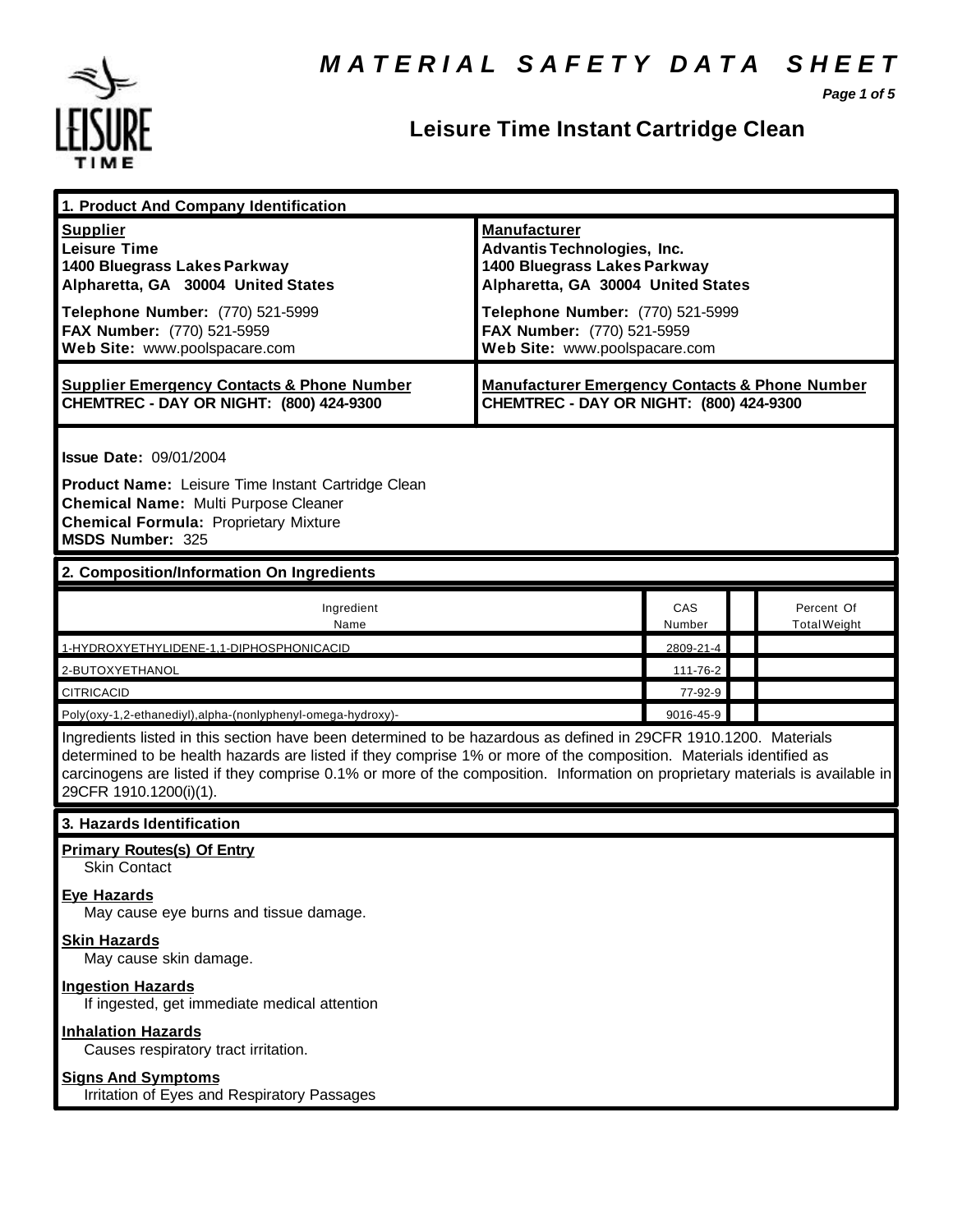# *M A T E R I A L S A F E T Y D A T A S H E E T Page 2 of 5*

# **Leisure Time Instant Cartridge Clean**

| <b>First Aid (Pictograms)</b>                                                                                                                                                                          |
|--------------------------------------------------------------------------------------------------------------------------------------------------------------------------------------------------------|
|                                                                                                                                                                                                        |
|                                                                                                                                                                                                        |
| 4. First Aid Measures                                                                                                                                                                                  |
| <b>Eye</b>                                                                                                                                                                                             |
| In case of contact, hold eyelids apart and immediately flush eyes with plenty of water for at least 15 minutes. Get<br>medical attention immediately.                                                  |
| <b>Skin</b>                                                                                                                                                                                            |
| In case of contact, immediately flush skin with soap and plenty of water. Get medical attention immediately if<br>irritation (redness, rash, blistering) develops and persists.                        |
| Ingestion                                                                                                                                                                                              |
| Give Milk, Egg Whites of Baking Soda Immediately. Drink large amounts of water. Contact a physician or poison<br>control.                                                                              |
| Inhalation                                                                                                                                                                                             |
| If inhaled, remove to fresh air. Consult a physician. If breathing is difficult, give oxygen.                                                                                                          |
| <b>Fire Fighting (Pictograms)</b>                                                                                                                                                                      |
|                                                                                                                                                                                                        |
|                                                                                                                                                                                                        |
|                                                                                                                                                                                                        |
| 5. Fire Fighting Measures                                                                                                                                                                              |
| Flash Point: 150 °F                                                                                                                                                                                    |
| <b>Extinguishing Media</b>                                                                                                                                                                             |
| In case of fire, use water spray (fog) foam, dry chemical, or CO2.                                                                                                                                     |
| <b>Fire Fighting Instructions</b><br>Firefighters should wear self-contained breathing apparatus and full protective gear.                                                                             |
| 6. Accidental Release Measures                                                                                                                                                                         |
| Clean up spill immediately. Contain and/or absorb spill with inert material (e.g. sand, vermiculite). Flush spill area with<br>water. Use appropriate containers to avoid environmental contamination. |
| <b>Handling &amp; Storage (Pictograms)</b>                                                                                                                                                             |
|                                                                                                                                                                                                        |
| <b>CONGERON</b>                                                                                                                                                                                        |
|                                                                                                                                                                                                        |
| 7. Handling And Storage                                                                                                                                                                                |
| <b>Handling And Storage Precautions</b>                                                                                                                                                                |
| Keep out of reach of children. Store material in a cool and dry place.<br><b>Work/Hygienic Practices</b>                                                                                               |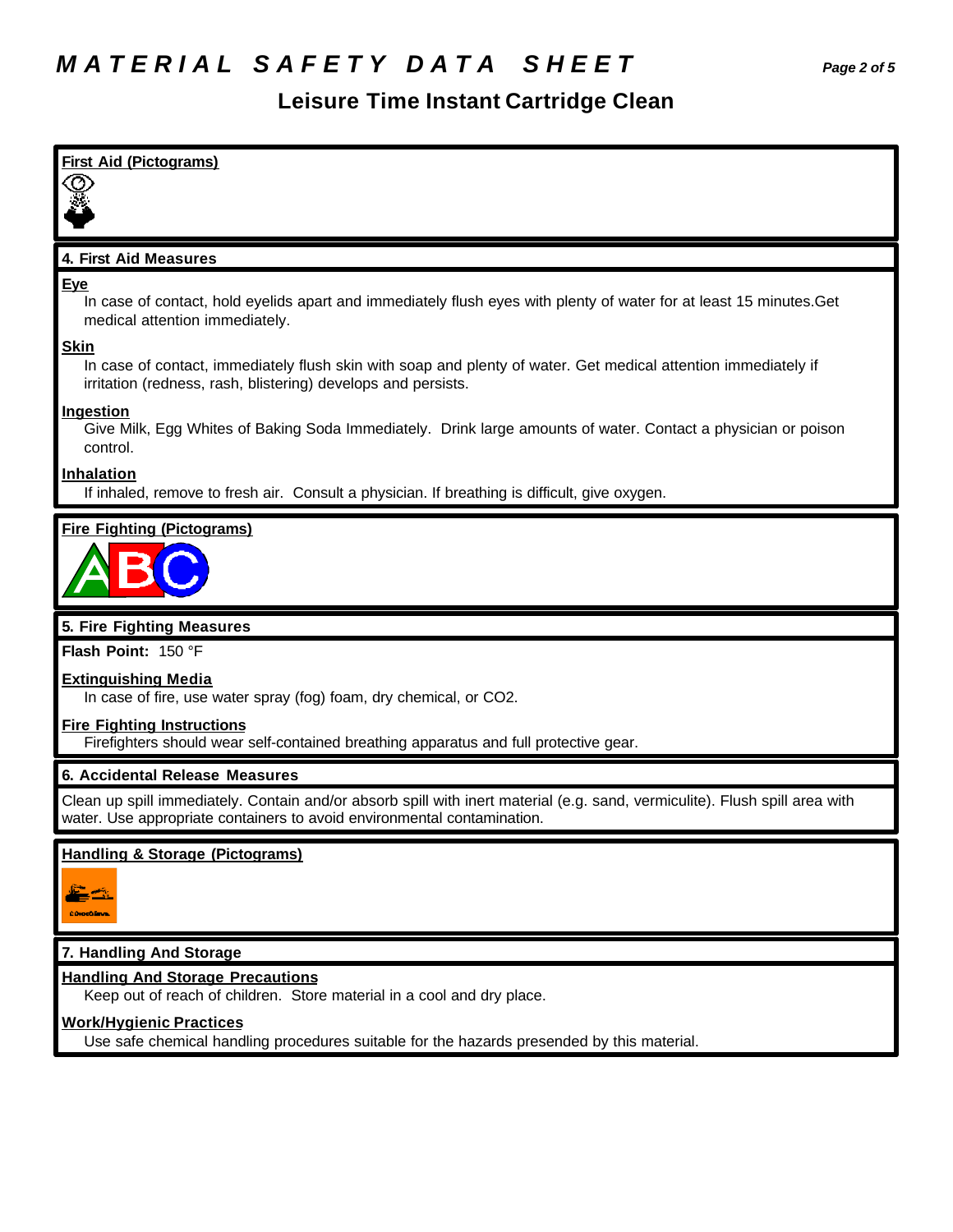# *M A T E R I A L S A F E T Y D A T A S H E E T Page 3 of 5*

## **Leisure Time Instant Cartridge Clean**

| <b>Protective Clothing (Pictograms)</b>                                                                                                                                                                                                                                                                                                                   |  |  |  |  |
|-----------------------------------------------------------------------------------------------------------------------------------------------------------------------------------------------------------------------------------------------------------------------------------------------------------------------------------------------------------|--|--|--|--|
|                                                                                                                                                                                                                                                                                                                                                           |  |  |  |  |
| 8. Exposure Controls/Personal Protection                                                                                                                                                                                                                                                                                                                  |  |  |  |  |
| <b>Engineering Controls</b><br>Local exhaust acceptable. Special exhaust not required                                                                                                                                                                                                                                                                     |  |  |  |  |
| <b>Eye/Face Protection</b><br>Safety glasses with side shields or goggles.                                                                                                                                                                                                                                                                                |  |  |  |  |
| <b>Skin Protection</b><br>Chemical-resistant gloves.                                                                                                                                                                                                                                                                                                      |  |  |  |  |
| <b>Respiratory Protection</b><br>General room ventilation is normally adequate.                                                                                                                                                                                                                                                                           |  |  |  |  |
| Ingredient(s) - Exposure Limits<br>2-BUTOXYETHANOL<br>ACGIH TLV-TWA 20 ppm (Skin)<br>OSHA PEL-TWA 50 ppm (Skin)                                                                                                                                                                                                                                           |  |  |  |  |
| 9. Physical And Chemical Properties                                                                                                                                                                                                                                                                                                                       |  |  |  |  |
| <b>Appearance</b><br>Purple liquid                                                                                                                                                                                                                                                                                                                        |  |  |  |  |
| Odor<br>Detergent                                                                                                                                                                                                                                                                                                                                         |  |  |  |  |
| <b>Chemical Type: Mixture</b><br><b>Physical State: Liquid</b><br>Melting Point: n/a °F<br>Boiling Point: 215 °F<br>Specific Gravity: 1.138<br>Molecular Weight: NOT DETERMINED<br>Percent Volitales: NOT DETERMINED<br>Vapor Pressure: 17<br>Vapor Density: 0.6<br>pH Factor: 1-3<br>Solubility: SOLUBLE IN WATER<br>Evaporation Rate: 16.0<br>Corrosive |  |  |  |  |
| 10. Stability And Reactivity                                                                                                                                                                                                                                                                                                                              |  |  |  |  |
| <b>Stability: STABLE</b><br>Hazardous Polymerization: WILL NOT OCCUR                                                                                                                                                                                                                                                                                      |  |  |  |  |
| <b>Conditions To Avoid (Stability)</b><br>Avoid contact with strong acids and alkalis                                                                                                                                                                                                                                                                     |  |  |  |  |
| <b>Incompatible Materials</b><br><b>Acids and Alkalis</b>                                                                                                                                                                                                                                                                                                 |  |  |  |  |
| <b>Hazardous Decomposition Products</b><br>Oxides of carbon, nitrogen, aldehydes, ketones                                                                                                                                                                                                                                                                 |  |  |  |  |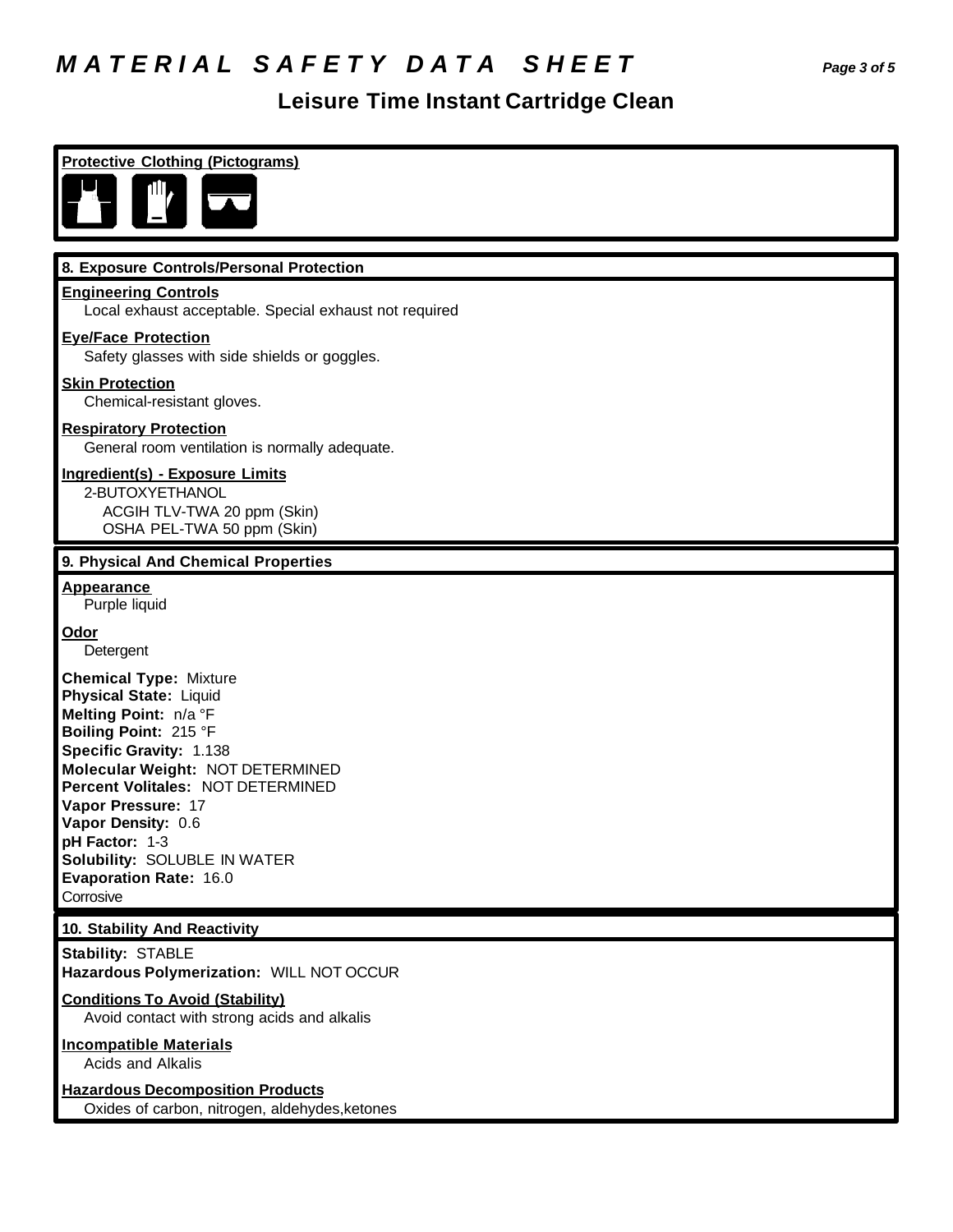# *M A T E R I A L S A F E T Y D A T A S H E E T Page 4 of 5*

### **Leisure Time Instant Cartridge Clean**

#### **11. Toxicological Information**

#### **Acute Studies**

Concentrated product corrosive to skin and mucous membranes

#### **12. Ecological Information**

No Data Available...

#### **13. Disposal Considerations**

Refer to applicable local, state and federal regulations as well as industry standards.

#### **14. Transport Information**

#### **Proper Shipping Name**

Corrosive Liquid, Acidic, Organic, N.O.S. (1-Hydroxyethylidene-1,1-Diphosphonic Acid)

#### **Hazard Class**

8, PGIII (<=4L Consumer Commodity ORM-D)

#### **DOT Identification Number**

UN3265

#### **Additional Shipping Paper Description**

North American Emergency Response Guide No.153

Not regulated by DOT for ground shipments [see exception for material corrosive to steel/aluminum 49CFR 173.154(d)].

#### **15. Regulatory Information**

#### **SARA Title III - Section 313 Supplier Notification**

This product contains the following toxic chemicals that are subject to the reporting requirements of section 313 of the Emergency Planning and Community Right-To-Know Act (EPCRA) of 1986 and of 40 CFR 372.

2-BUTOXYETHANOL (111-76-2) %

This information must be included on all MSDSs that are copied and distributed for this material.

#### **Ingredient(s) - U.S. Regulatory Information**

2-BUTOXYETHANOL SARA Title III - Section 313 Form "R"/TRI Reportable Chemical

#### **Ingredient(s) - State Regulations**

2-BUTOXYETHANOL

 New Jersey - Workplace Hazard New Jersey - Environmental Hazard Pennsylvania - Workplace Hazard Massachusetts - Hazardous Substance New York City - Hazardous Substance

| <b>NFPA</b>           | <b>HMIS</b>                          |   |  |
|-----------------------|--------------------------------------|---|--|
| ≘                     | <b>HEALTH</b>                        | ົ |  |
|                       | <b>FLAMMABILITY</b>                  |   |  |
|                       | <b>REACTIVITY</b>                    |   |  |
|                       | <b>PERSONAL</b><br><b>PROTECTION</b> | D |  |
| 16. Other Information |                                      |   |  |
| No Data Available     |                                      |   |  |